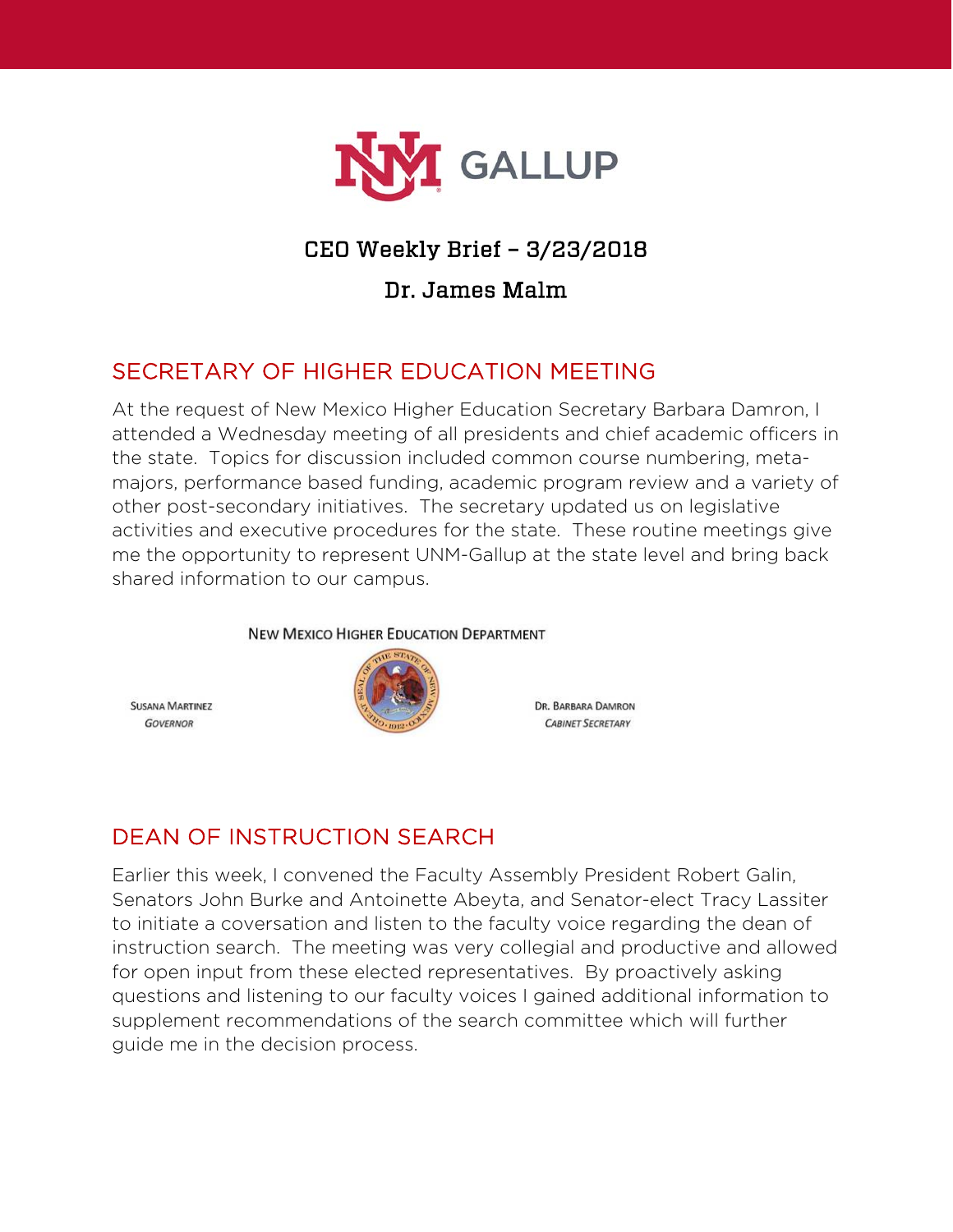## PROGRAM PRIORITIZATION

The work and the heavy lifting of the Program Prioritization Project is completed and I want to thank everyone who was involved. All results are posted on the Institutional Research web page including a scatter plot which illustrates the scoring results along grids of effectiveness and efficiency.

<https://gallupdata.unm.edu/>

# HERSTORY MONTH EVENTS

Many thanks to Dr. Tracy Lassiter and Dr. Shirley Heying for organizing Women's HERstory month activities. I was flattered when they asked me to make opening remarks at the Women's Resource Fair on Wednesday. The month-long observance of the road to equal rights for women holds deep meaning for me and allows us all to recognize and appreciate the true significance of diversity. By not allowing full contributions by all members, societies lead themselves to failure. In competent cultures, there cannot be discrimination, and all citizens must be allowed to fully participate. Drs. Lassiter and Heying help us honor the shining example of America slowly waking up and acknowledging the contributions of women. I join them in celebrating these hard-won rights. Below is a link to the Resource Fair opening words.

#### <https://youtu.be/VV5gsK2JD0s>

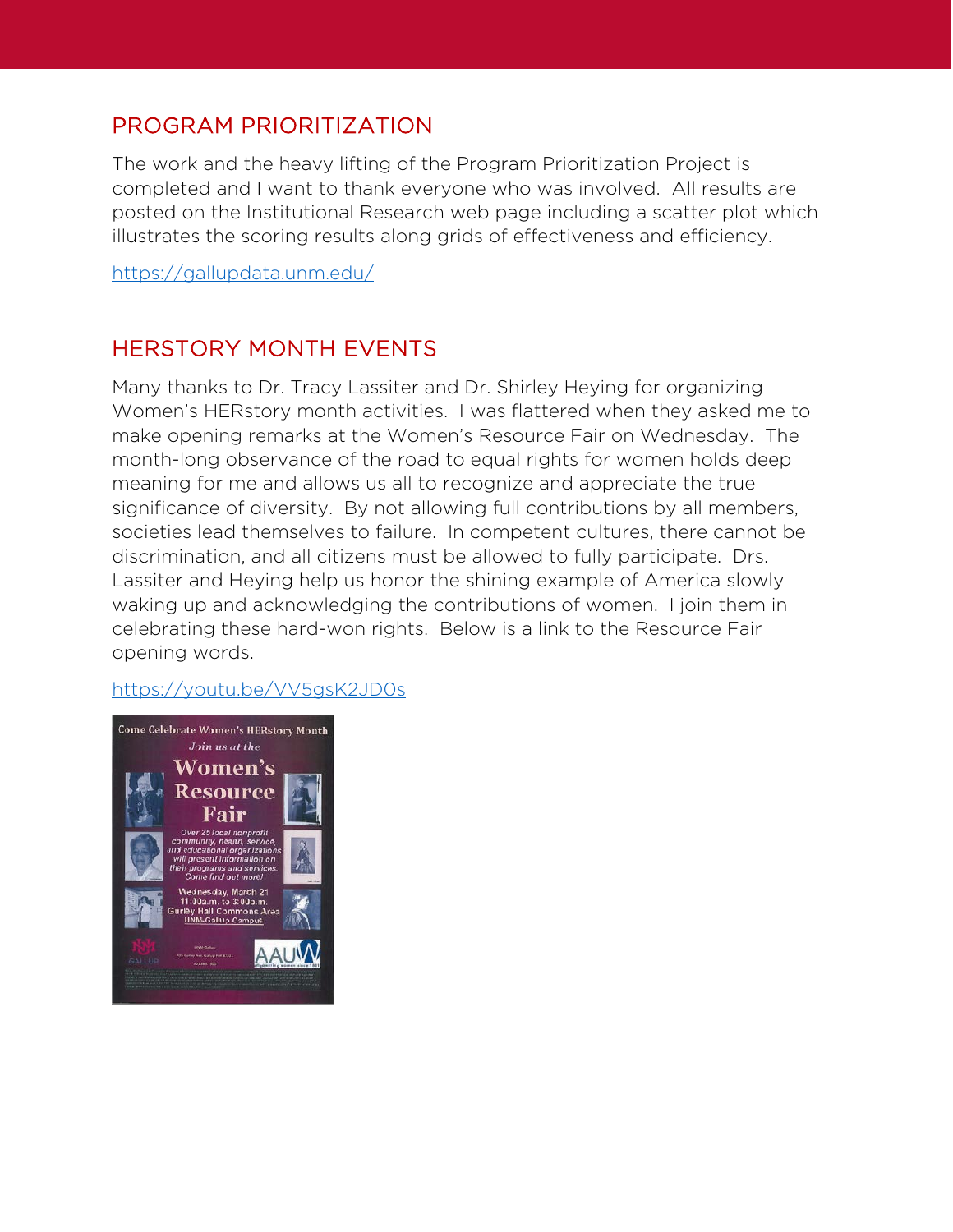## BUDGET UPDATE

The UNM Board of Regents hosted the annual Budget Summit Thursday of this week to review and discuss the UNM budget for the fiscal year 2018-2019. The four branch campuses presented near the top of the agenda as an informational item. I was honored to present the UNM-Gallup budget to our regents and we were very well received. The budget package will be presented to our local advisory board at their regular meeting Tuesday, March  $27<sup>th</sup>$  which is the last stage of the process. Many thanks to all who were instrumental in putting together our financial plan for the next year. The link below provides information on the Budget Summit for those interested in a more thorough look at the process.

|        | UNIVERSITY OF NEW MEXICO<br>BOARD OF REGENTS                                                                                                                                                                                                                                                                                                                                    |
|--------|---------------------------------------------------------------------------------------------------------------------------------------------------------------------------------------------------------------------------------------------------------------------------------------------------------------------------------------------------------------------------------|
|        | BUDGET SUMMAIT - FY 2019<br>Thursday, March 22, 2018 at 9:00 AM<br>Student Union Building, Ballroom B<br><b>AGENDA</b>                                                                                                                                                                                                                                                          |
| ×.     | Call to Order, Cardinnation of a Openum, Adoption of the Agentic - Report Provident Rob Strughly.                                                                                                                                                                                                                                                                               |
| $\sim$ | Approval of the Contract for UNAFPTS Annual Financial Statements Audit - Aspent Tom CAThrat<br>and Lti Metaper                                                                                                                                                                                                                                                                  |
| ۰      | introduction and Remarks - President Genett S. Stakes                                                                                                                                                                                                                                                                                                                           |
| $\sim$ | Commercial from the Deans Council - Deans Crops White and Servicilian Reduct                                                                                                                                                                                                                                                                                                    |
| ×      | <b>Information Notes</b><br>4. Branch Campuses Budget Depricing - Dr. Jerosima Bansinguas, Branch Directors<br>1. Valencia<br>A. Los Marinas<br><b>H. Tans</b><br><b>A. Salva</b>                                                                                                                                                                                               |
|        | ALTERNATION<br>a. mix - de Aqui Australia<br>1. Bulget Decrease                                                                                                                                                                                                                                                                                                                 |
|        | b. Africance - Coldie Money and Robert Holdmann<br>1. Fit 18 and Ft 19 Budget Detroites                                                                                                                                                                                                                                                                                         |
|        | 1. Main Campus - Dr. Mich Winnel and Small Hanny<br>1. Budget Leadership Team (B.T. Ducruisa<br>6. Punding Printfies Charnese<br>1. Introductory Commercial<br>2. FY 23 Budget Sconario - Norma Afen and Nicole Dispose<br>E. Conservation and Banafits Program - Banafity Andersan<br>to Furnish Programatic Terry Rubble<br>c. Comments - Deans, Ferrito, Staff, ASS/MK, GPSA |
|        | 6. UNS Nacammandation - Student Fee Rentew Board Representatives<br>1. Manifestory Musleet Free Propriets - Names Allen and Minski Depose                                                                                                                                                                                                                                       |
|        | Request for Approval of Turkon, Fox Robin and Compensation - President Sumset E. Shakes                                                                                                                                                                                                                                                                                         |
|        | Adopt                                                                                                                                                                                                                                                                                                                                                                           |

## FACULTY PROMOTION AND TENURE PROCESS

The process for faculty promotion and tenure is prescriptive and offers the opportunity to document careers based in teaching excellence. As the UNM-Gallup Chief Executive Officer and colleague to Interim Dean Irene DenBleyker who is contractually obligated to elevate promotion and tenure decisions to me, it is my pleasure to have direct involvement in this process. The burden of assembling materials for retention, promotion and tenure lies with the candidates. As I review candidate dossiers, I am always impressed with the evidence and historical record of their professional commitment to educational success and achievement of instructional goals. This is by far one of my favorite parts of the job and reminds me of our mission to serve students. Below is a link to the Provost's Promotion and Tenure Guide.